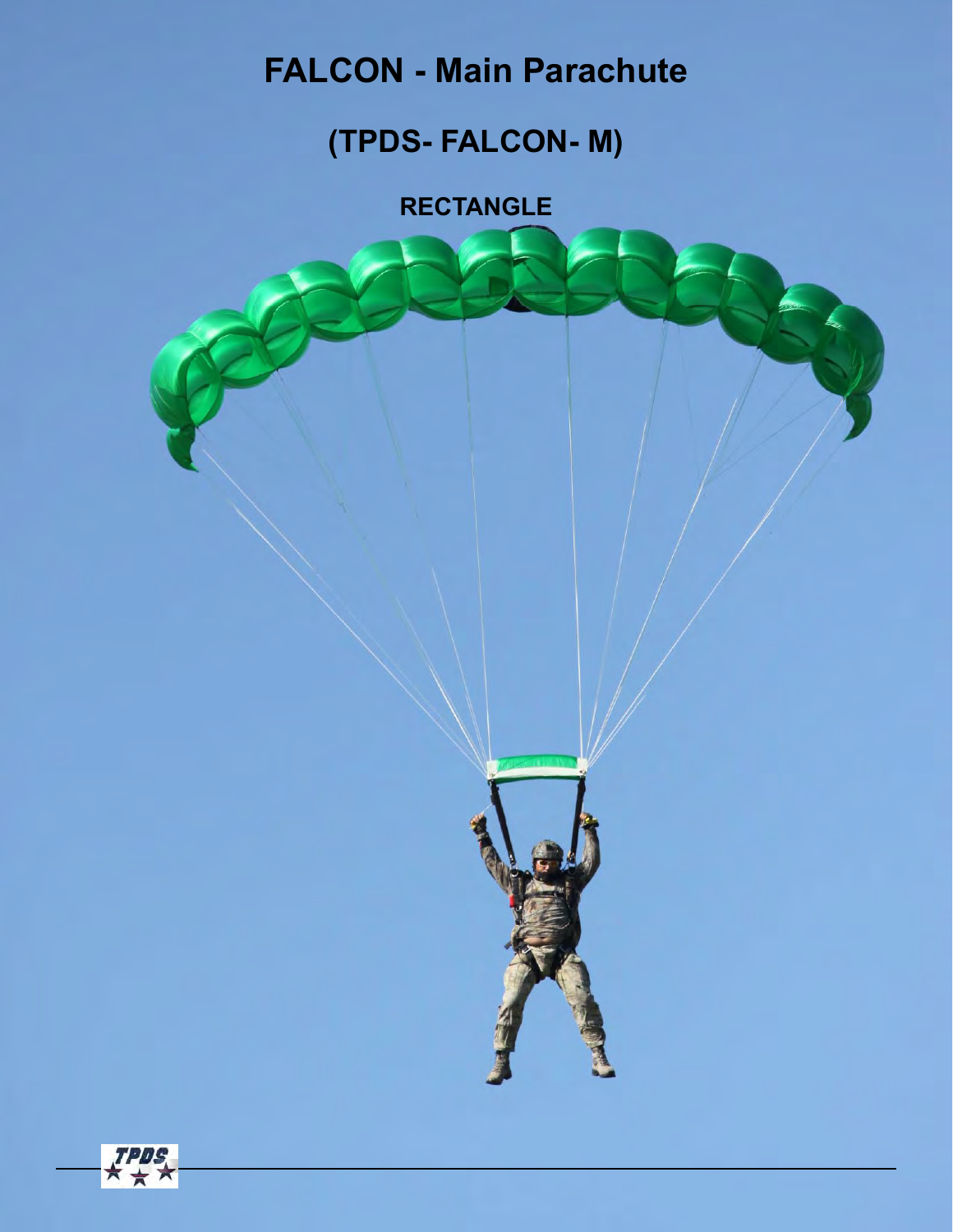#### **TPDS-FALCON 7- MAIN CANOPIES**

#### **7 CELL RECTANGLE**

|                                       |               | <b>TACTICAL PARACHUTE</b><br>DELIVERY SYSTEMS, INC.                                                                                                    |                                                                                                       | MAIN CANOPY SPECIFICATIONS                           |                                                       |                                                      |                                                      |                                                                                     |  |  |
|---------------------------------------|---------------|--------------------------------------------------------------------------------------------------------------------------------------------------------|-------------------------------------------------------------------------------------------------------|------------------------------------------------------|-------------------------------------------------------|------------------------------------------------------|------------------------------------------------------|-------------------------------------------------------------------------------------|--|--|
|                                       |               |                                                                                                                                                        |                                                                                                       | <b>SPAN</b>                                          | <b>CHORD</b>                                          | <b>ASPECT</b>                                        | <b>LOAD</b>                                          | <b>WMAX</b>                                                                         |  |  |
| <b>LINE</b>                           | <b>FABRIC</b> | PART NUMBER                                                                                                                                            | <b>MODEL</b>                                                                                          | feet                                                 | feet                                                  | :1                                                   | lbs/ft^2                                             | lbs/kgs                                                                             |  |  |
| <b>Spectra</b><br>or<br><b>Dacron</b> | $F-111$       | TPDS-FALCON7-M-120<br>TPDS-FALCON7-M-135<br>TPDS-FALCON7-M-150<br>TPDS-FALCON7-M-181<br>TPDS-FALCON7-M-218<br>TPDS-FALCON7-M-249<br>TPDS-FALCON7-M-282 | FALCON7-120<br>FALCON7-135<br>FALCON7-150<br>FALCON7-181<br>FALCON7-218<br>FALCON7-249<br>FALCON7-282 | 16.4<br>17.4<br>18.3<br>20.1<br>22.1<br>23.6<br>25.1 | 7.29<br>7.73<br>8.15<br>8.95<br>9.82<br>10.5<br>11.17 | 2.26<br>2.26<br>2.26<br>2.26<br>2.26<br>2.26<br>2.26 | 1.02<br>1.02<br>1.02<br>1.02<br>1.02<br>1.02<br>1.02 | 123/55.8<br>138/62.6<br>153/69.4<br>185/83.9<br>223/101.2<br>254/115.2<br>288/130.6 |  |  |
|                                       |               |                                                                                                                                                        |                                                                                                       |                                                      |                                                       |                                                      |                                                      |                                                                                     |  |  |

 $H^{\text{PDS}}_{\star}$